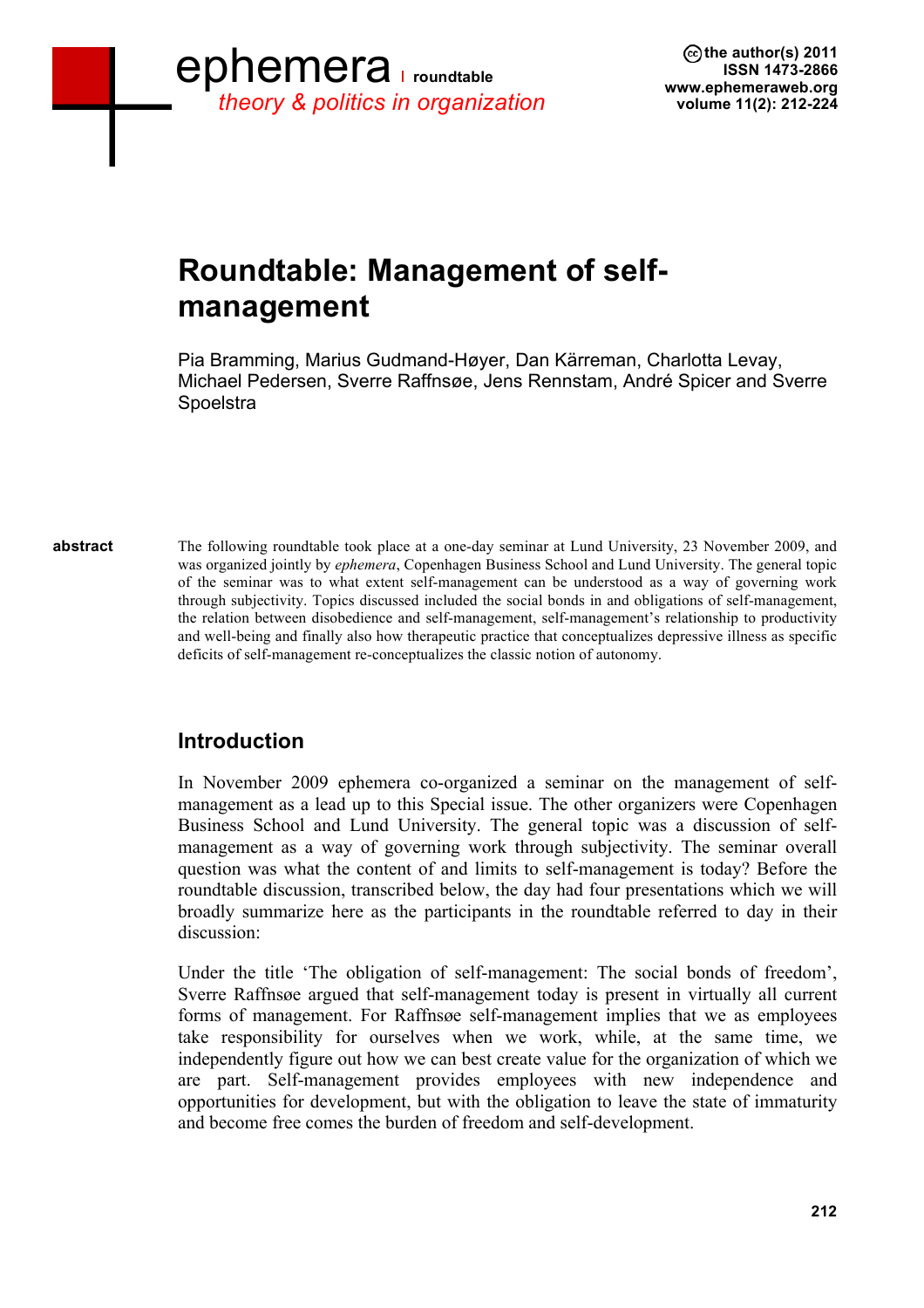In his presentation 'Self-management in product development' Jens Rennstam spoke about the possible relevance and applications of the concept of self-management as a concept signifying something that takes place in the workplace and in work life. As a basis for the reflections, Rennstam used his research on product development work in an engineering firm. In light of that research he argued that extensive self-management and even disobedience is, on the one hand, a prerequisite for productive work to emerge, but on the other a euphemism for work in a 'duck-pond'.

Pia Bramming's presentation on 'Well-being, self-management and productivity' departed from the research project  $WESP<sup>1</sup>$  (well-being, self-management and productivity) which considers self-management a managerial concept and technology that associates new economy demands with worker subjectivity. This presentation shared some of the empirical materials that the project has gathered and invited to a common discussion on the questions that these materials raise about the relationships and conflicts between well-being and productivity among self-managing employees.

'Management of depressive deficits of self-management' was the title of the final presentation of the day, by Marius Gudmand-Høyer. In his presentation, Gudmand-Høyer mapped out some features of the management of self-management associated with current anti-depressive procedures such as cognitive behavioural therapy and psychoeducation. In this context he questioned what happens to the classical notion of 'autonomy' when it comes to a therapeutic practice that conceptualizes depressive illness as specific deficits of self-management.

## **Roundtable**

**Sverre Spoelstra**: In today's presentations and discussions we have come across a number of 'funny' phrases and paradoxes. 'Management of self-management' is already a somewhat strange notion. It appears paradoxical: why would one manage someone who is already managing? Sverre [Raffnsøe] mentioned Kant's 'purpose without purpose' as well as 'virtuality without virtue', as descriptors of selfmanagement. We also talked about the self-managing employee as some kind of 'hero without heroism'; someone who breaks the rules and transcends everyday life, like a hero, but who is not considered to be a hero. Then Jens spoke about 'productive disobedience', which we may also translate as 'dysfunctional functionality' perhaps. We have also heard several times today that the self-managing employee is within the organization by being outside it. That sounds like a paradox as well. Pia stressed that self-managing employees must be passionate *and* distanced from their passions [when they become unproductive] and from Marius we learned that the actions of selfmanagement can appear as a 'passionate pathology' and that autonomy is a way to prepare for non-autonomy. Sounds paradoxical! More funny phrases have occurred like 'responsible responsiveness', or the 'conduct of conduct of conduct'. There were more, but you get the picture: when we talk about self-management, we quickly resort to paradoxes. The question that may get us started is: Why is it that our common language,

 $\frac{1}{2}$ 

<sup>1</sup> http://www.trips.dk/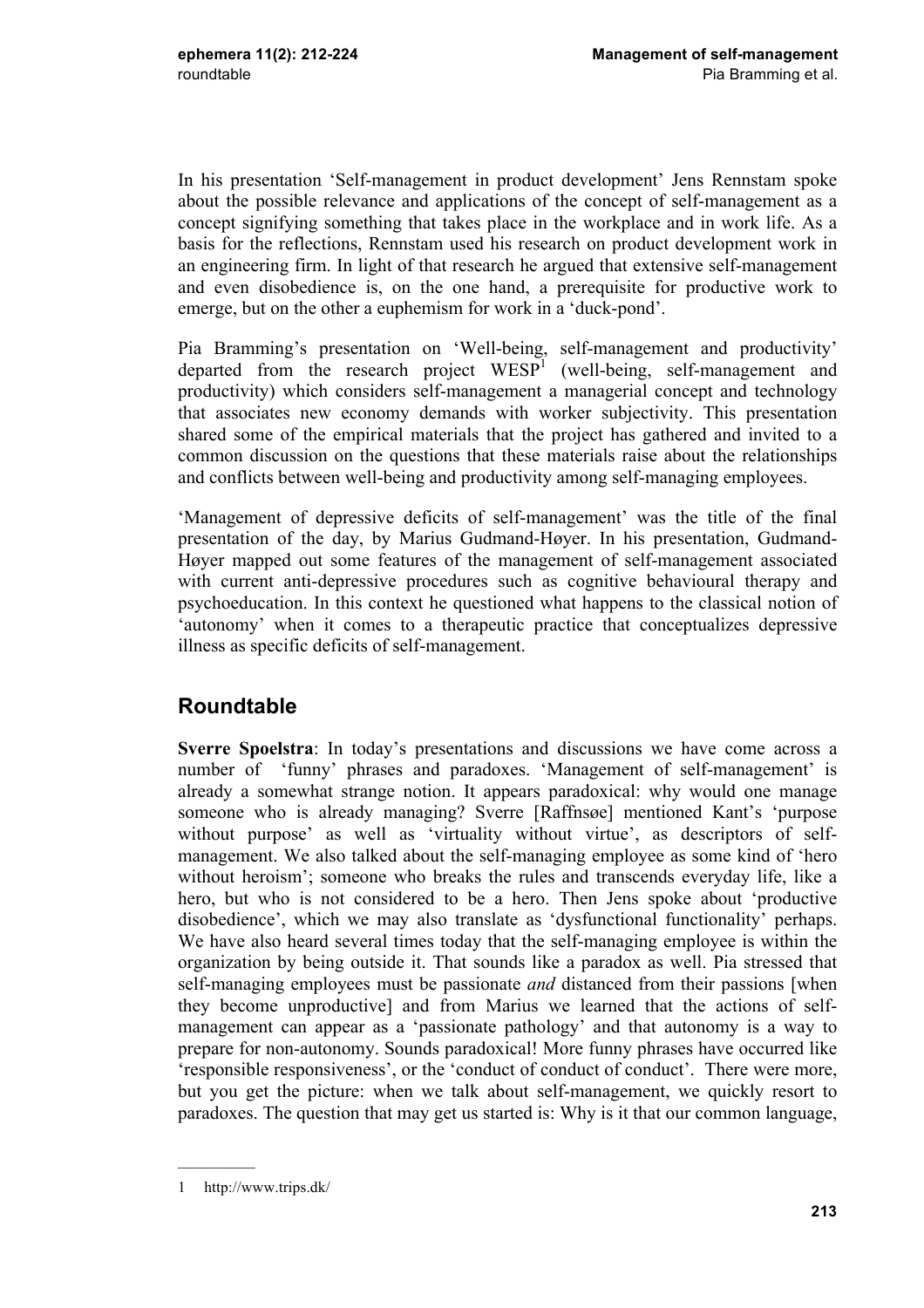our commonsensical dichotomies, appear to break down when trying to grasp the management of self-management?

I am thinking of yet another paradox. It seems to me that, similar to Kant's purposelessness without purpose, a lot of what is at stake in self-management may be captured in the phrase 'the usefulness of uselessness'. Perhaps it is the discovery of the stuff that is useless by organizations that ends up being the most useful thing. This is where bio-politics comes in, where thinking and knowledge comes in, it is where play, humanity, authenticity, spirituality, existence, come in. All the stuff that we think of as useless, or as something that has its own intrinsic value, is turned into something that is useful, or valuable for the organization. And maybe this could explain why we so quickly resort to paradoxes when we talk about self-management?

**André Spicer**: There are two responses to this. The first is that making the useless useful, is a process of commodification. Organizations often run out of places to make a profit; then they need to look around for new opportunities, and this is where things like spirituality come in. The second response is that people are also asking for these things like spirituality or authenticity to become commodified so that they can make a living from them or they can have them recognized as important. So I think we have a kind of paradoxical situation here. On the one hand aspects of 'life' like play, authenticity and spirituality become a source of value and profit for organizations and individuals, but at the same time they become zone of emancipation or autonomy. These two apparently conflicting processes seem to create a weird self-reinforcing cycle of commodification and emancipation.

**Dan Kärreman**: Yes, there is some play between opposites here, but it strikes me more as irony and not paradox. We do not have a break-down. It is quite clearly possible for us to talk about this empirically. So I think irony would be the more interesting way to talk about this. I think we confuse this. For me self-management is about management. Yes, it exists in the background of autonomy or conditions of autonomy. Management, the way we think about it, has a very strong social power that it counters. But it is still a form of a management. I agree it is a kind of fuzzy concept, but it makes more sense if you look at that way. It is a management of machine, it is a way of economize on people's autonomy. What it does is that it substitutes their autonomy. It is not really people doing what they want. It is a way of harvesting their agency. It is clearly instruction that counts here. If you are self-managing, you are told to do in a particular way. You will have agency, of course, that is the 'self' part, but the 'management' part comes in some sort of directions. I thought Marius Gudmand-Høyer had an excellent point about this when he looked into how this is played out in therapy. I actually did some research, believe it or not, into this area.<sup>2</sup> In health-care settings self-management is used mainly as a way of conceptualising self-administration of therapy or selfadministration of drugs. But here it is clearly not a question of autonomy. You are clearly instructed how to do. So what happens here, when you talk about self-

<sup>2</sup> Alvesson, M., D. Kärreman, A. Sturdy and K. Handley (2009) 'Unpacking the client(s): Constructions, positions and client-consultant dynamics', *Scandinavian Journal of Management*, 25(3): 253-263.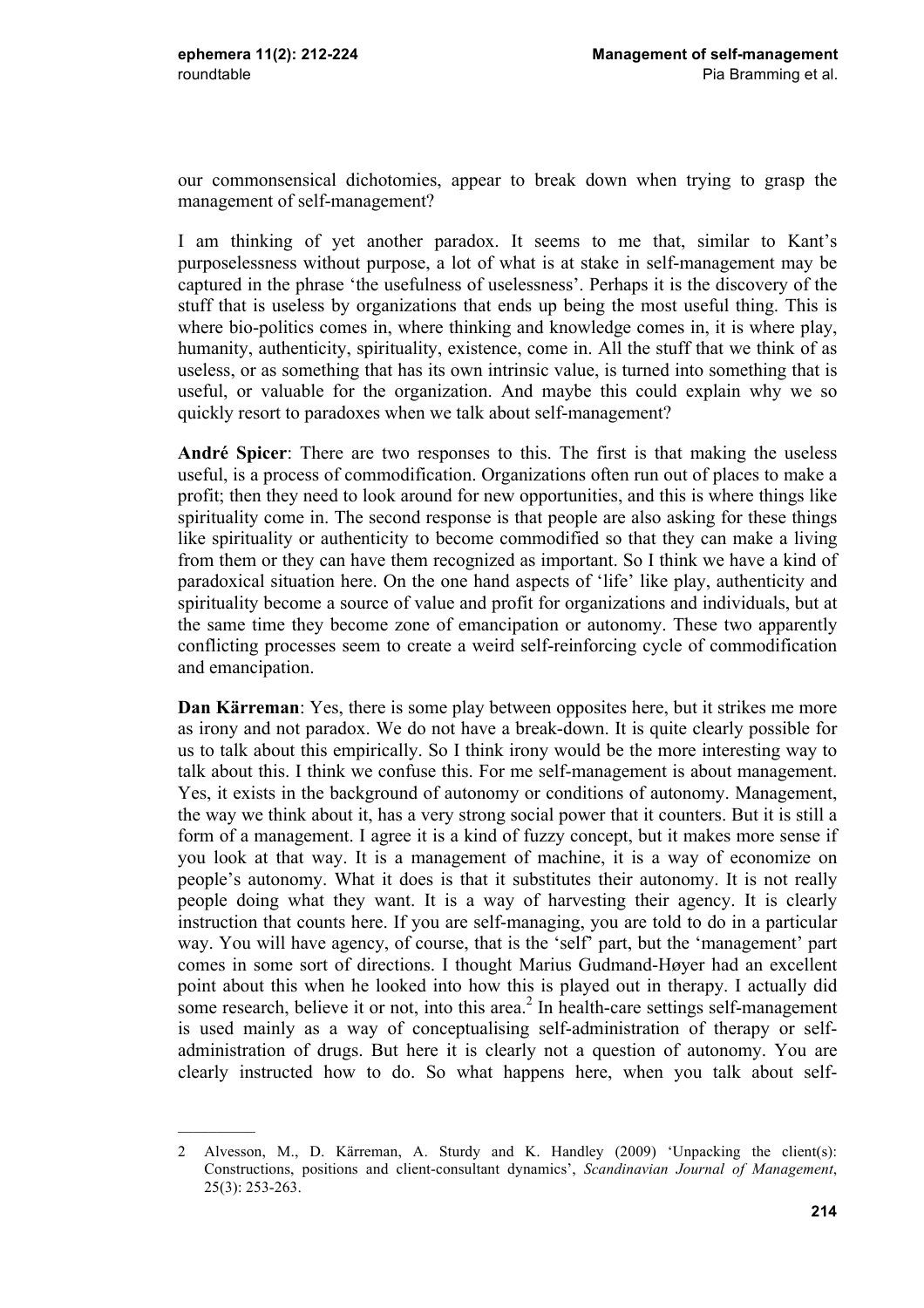management, is that supervision or other people's authority becomes invisible, but it is clearly here. And I think this is part of the confusion that leads to this paradox.

**Jens Rennstam**: I can see your point. But you may see it as signifying that previously, it was productive to follow rules, to be obedient, but today it is productive to be disobedient: a sign of the times. There is still bureaucracy, there is still a structure, there is still formal management that is in charge of putting up goals and re-organize, and they have a higher status. When we talk about post-disciplinary society and closures that are opening up, I think we are exaggerating a little bit. Organizations are not open spaces like that, they are still quite bureaucratic. Many things we associate with bureaucracy are still there. But a lot of employees engage with disobedience to be productive, which is interesting in terms of self-management.

**Sverre Spoelstra**: To me this still sounds paradoxical. Obviously, it is not any kind of disobedience that is productive. We are looking for a particular kind of disobedience. And apparently we do not have a very good term for it, other than 'productive disobedience'?

**Marius Gudmand-Høyer**: I think this question about productivity of disobedience is an interesting one. If you look into the world of health-care, there are two aspects that might bring more light to this issue. First, it is true that self-management has been a much regulated process in this context. But at the same time this is also the context within which managed care discovered that it had to take disobedience into account in order to produce health. 'Compliance' is the old concept for the patient following the regime prescribed by the doctor, particularly after the 1940-50s when self-administrated pills became the most popular treatment modality. The doctor had his authority and you as a patient were compliant. However, in the last 10-15 years still more new notions for this relationship have been proposed to replace compliance, now deemed to be all too authoritarian and demanding in tenor. 'Concordance' is the last one, while 'adherence' is the new neutral term. But this introduction is not only an element in the current celebration of patient autonomy and agency. It was also related to the shocking discovery that only about 50% of all patients actually take their pills as prescribed, a problem still producing enormous costs for the health care systems. Hence, here you have a problem of lost productivity of non-compliant disobedience. And the problem is that you cannot get people to comply just by telling them what to do, even if you are right. You had to make yourself relevant in another way when acting as a manager of somebody's self-administration of pills. Yet, the second aspect is that now we have all these participation-ideas, shared decision-making, being equals, making treatment contracts, and so forth, and it all seems to work well, much better than compliance at least. But what is interesting is that 'empowerment' has become another important word here. 'Concordance' is an empowerment-word, while 'compliance' is definitively the opposite. This I see as another side of the disobedience problematic, namely that we can also work on this non-compliance by empowerment. And here current medical research indicate, very interestingly, that if people behave as adherent as can be shown now with measures of empowerment and concordance, that is, in accordance with their own wishes and beliefs, they behave completely like the originally compliant persons should have behaved. The authority of compliance and the autonomy of concordance seem to coincide in the very same type of conduct being productive for health. But you have to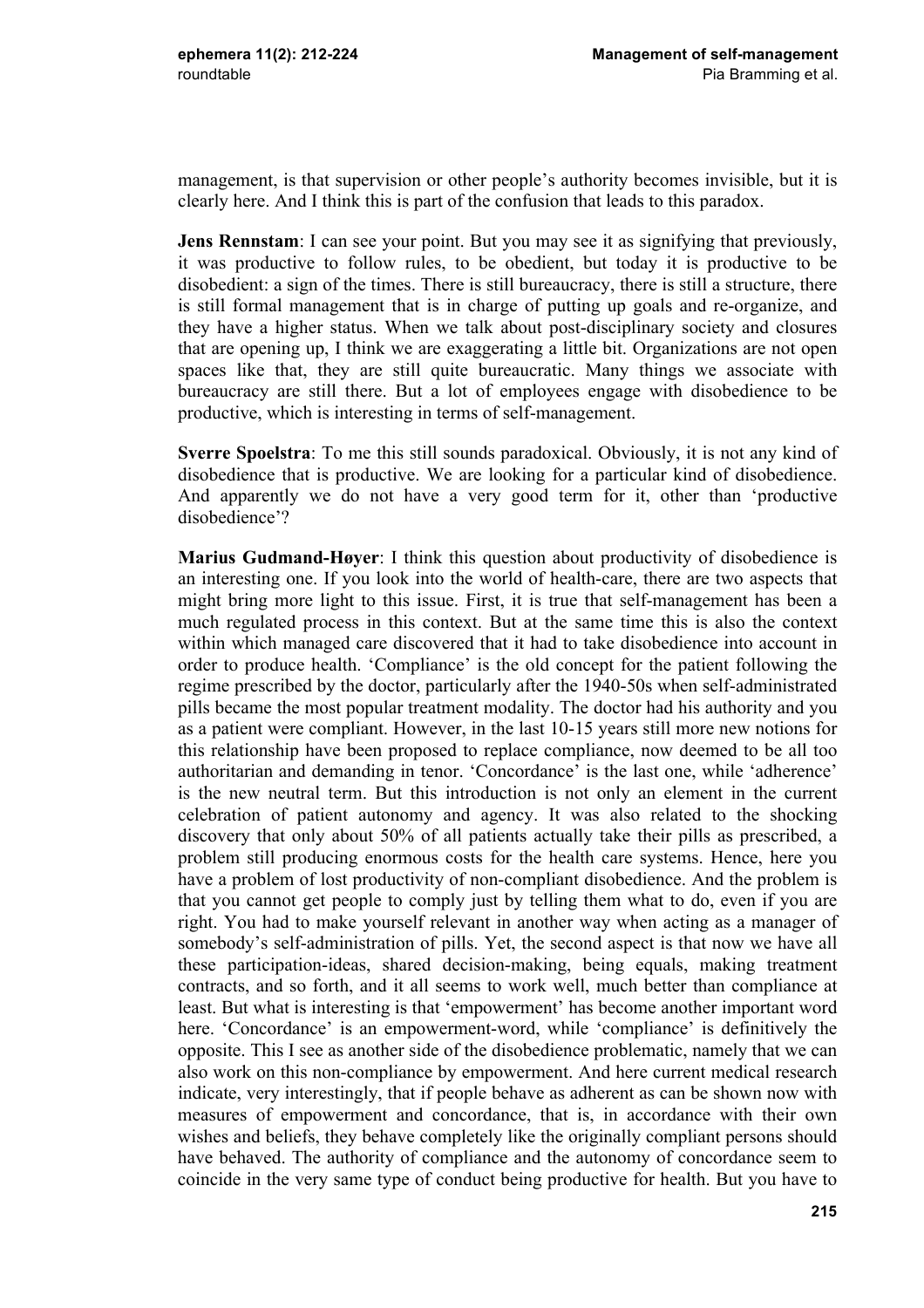$\frac{1}{2}$ 

go another way to reach the same point; you have to take into consideration the potential disobedience together with the patients' way of relating to themselves. If we look into the general history of societal regulation of self-regulation, for instance as Foucault studies it in his 1979-lectures on the birth of biopolitics, he here shows how classical governmentality has developed into a liberal variant that steps back from direct control and seems to be characterized by this fact: that now you as a manager have to conduct the conduct of others not according to the managerial rationality you might posses but according to the rationality of the managed themselves.<sup>3</sup> Here the problematic of disobedient productivity becomes productive exactly in so far it becomes a new field for potential concordance with new possibilities. And this apparent paradox, I believe, is another reason why management of self-management has come into view as a pertinent response to general organizational problems. It is capable of dealing with disobedience-concordance circulations in a way that also seems productive also for something as individually relevant as your health.

**Sverre Raffnsøe**: I want to return to what Sverre [Spoelstra] presented as the paradoxes of self-management. According to the sciences of logics or semantics a paradox is a proposition or an expression which is strange, surprises, or even clash with common sense, because it describes a situation which has or involves two facts or qualities you would think could not both be true at the same time. For example, if it describes two states which seem to logically mutually exclude one another as present or obtaining at the same time. And as a self-managing employee I have to lead an all too striking paradoxical existence. I have to endure an apparent dichotomist 'either-or' while incessantly living or performing it as a 'both-and'. When managing myself, I have to be a manager and be managed at the very same time. I have to transgress myself, to leave myself behind, to find myself anew authentically, only in order to transgress myself again to find myself again on the verge of myself. I also have to work and have a life at the very same time; and I have to do that while I go to work; and when I enter my homes, where we also have to work. The fact that this paradoxical life or existence seems logically impossible does not prevent me from leading this life. The famous last thought which comes to Josef K.'s mind just before he dies, dog-tired, towards the end of *The Trial* is: 'The logic is unshakeable, but it yields to someone who insists on or perseveres in living.' <sup>4</sup> The paradoxical nature of this existence does not render it impossible, does not preclude us from performing it, but it creates an ongoing problematization of our very existence and also of that of the organizations. Situated in between two seemingly opposed states, we have to lead a rather speculative mediating and intermediate existence, constantly renegotiating the given.

**Pia Bramming**: To follow up on that, organizations today are to a large extent managed by the idea that we cannot keep up production if we do not change ourselves. This has been furthered in management literature at least since the 1980s when the learning organization and innovation entered the management literature in a big way. When we talk about obedience, disobedience, or well-being and self-management in

<sup>3</sup> Foucault, M. (2008) *The birth of biopolitics: Lectures at the Collège de France 1978-79*, trans. G. Burchell. New York: Palgrave Macmillan.

<sup>4</sup> Kafka, F. (1925/1998) *The trial.* A new translation, based on the restored text. Translated and with a preface by Breon Mitchell. New York: Schocken Books.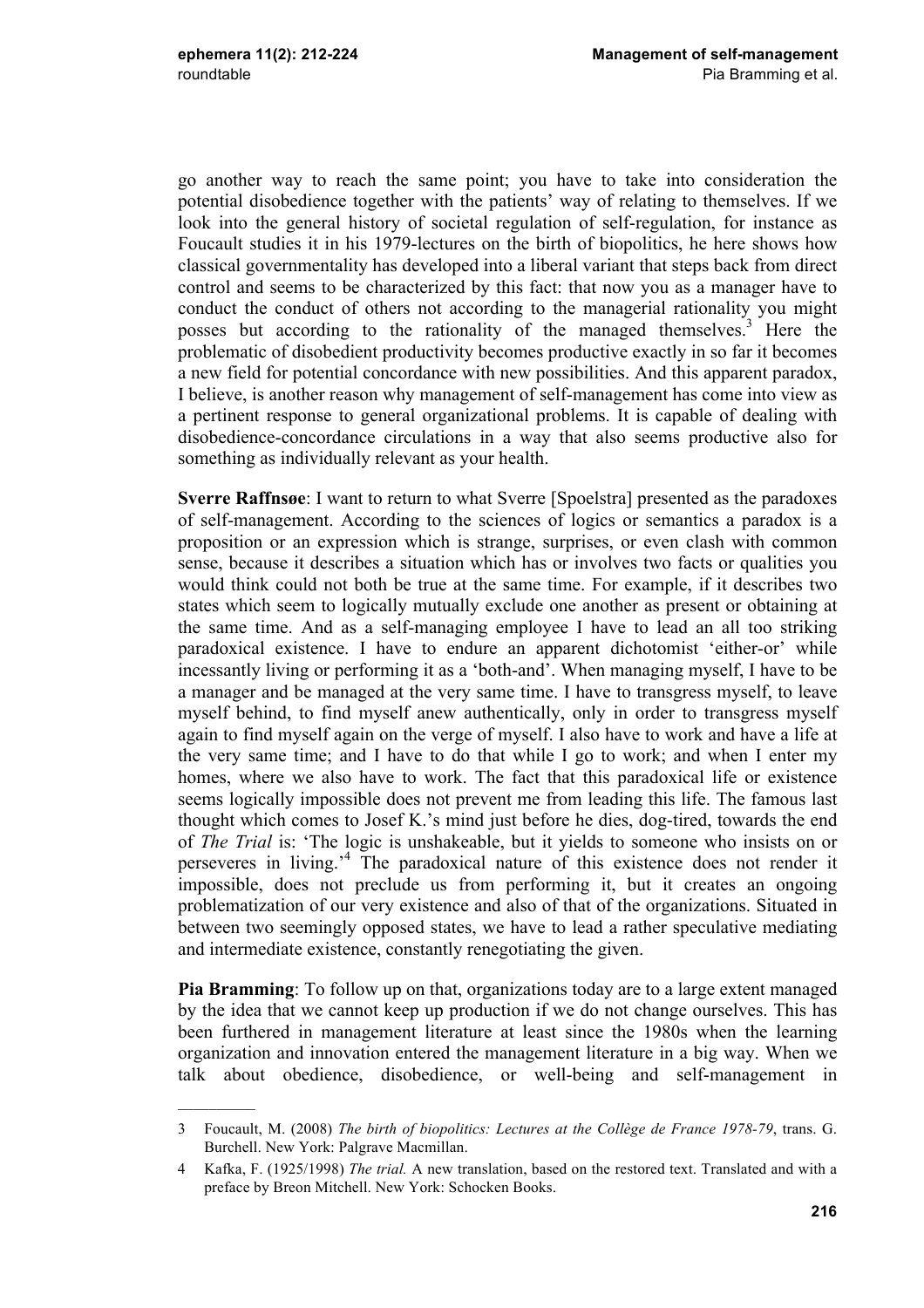organizations, we don't talk about these issues from a humanistic point of view: Now we'll make some more human management and we want people to be happy because we want them to be happy. It is a question of managing the potential productivity of the organization, and if our employees are not able to stay fit, not to become overweight, and if they are not able to add value which we could not predict, then production will simply stop. And this is where the changes in economy become interesting. We have this overarching way of thinking the economic system in a capitalistic sense, and that is why we are forced to talk in these interesting paradoxes, because everything is potential productivity. And self-management then becomes to do *as if* the management technology or management ideas were your own ideas. You have to take them in and then you have to add something extra, otherwise you do not add anything to this changing world. ' A career is nothing without a personal life' as an ad for one big Danish company said<sup>5</sup>. If you do not have a life, the organization cannot use you in the potential sense.

**Michael Pedersen**: Could we dwell a bit more on this. Today we have discussed the concept of autonomy in self-management a lot. But some of you also just brought up the concept of productivity in self-management. What kind of concept of productivity do we have in self-management? What is the failure of the bureaucratic, formal understanding of productivity, if we need self-management?

**Dan Kärreman**: Two main responses to this. I do think that bureaucracy in some form is compatible with the question of work and in this sense also with some sort of notion of self-management. Universities are very bureaucratic, but they also provide excellent spaces for people like us, and we do not really like to be bossed around. So that is a good argument. Researchers are the prototypical self-managing people. Having said that, in terms of industrial processes, I do think that certain kinds of work, in particular service work and knowledge work is too complicated and too expensive to regulate and supervise within the traditional bureaucratic needs, so there is actually an economic reason why self-management becomes important target or important technique or practice. We could not make the case if we did not really know in an international sense. Although, it seems to be the easiest way to engage in some sort of control for these types of groups: professional service, professional knowledge worker. As a researcher I am very interested in this concept of self-management because it provides a way of thinking about the interface between professional autonomy and management. Self-management is basically a way of accessing and controlling a particular kind of productivity that comes from complex work. I think it is much more interesting to relate to productivity instead of autonomy. Autonomy is a bricolage that is actually substituted by self-management.

**André Spicer**: I think it is quite easy to argue against Dan here, or at least makes his claim a little more modest. He made the point that the only way we can manage service work is through self-management. But if we look at any form of productive service work, what we find is a massive degree of rationalization, bureaucratization, and external control. He claims that if you look at complex work like management

<sup>5</sup> Cf. Pedersen, M. (2011) '"A career is nothing without a personal life" – On the social machine in the call for authentic employees'*, ephemera,* 11(1): 63-77.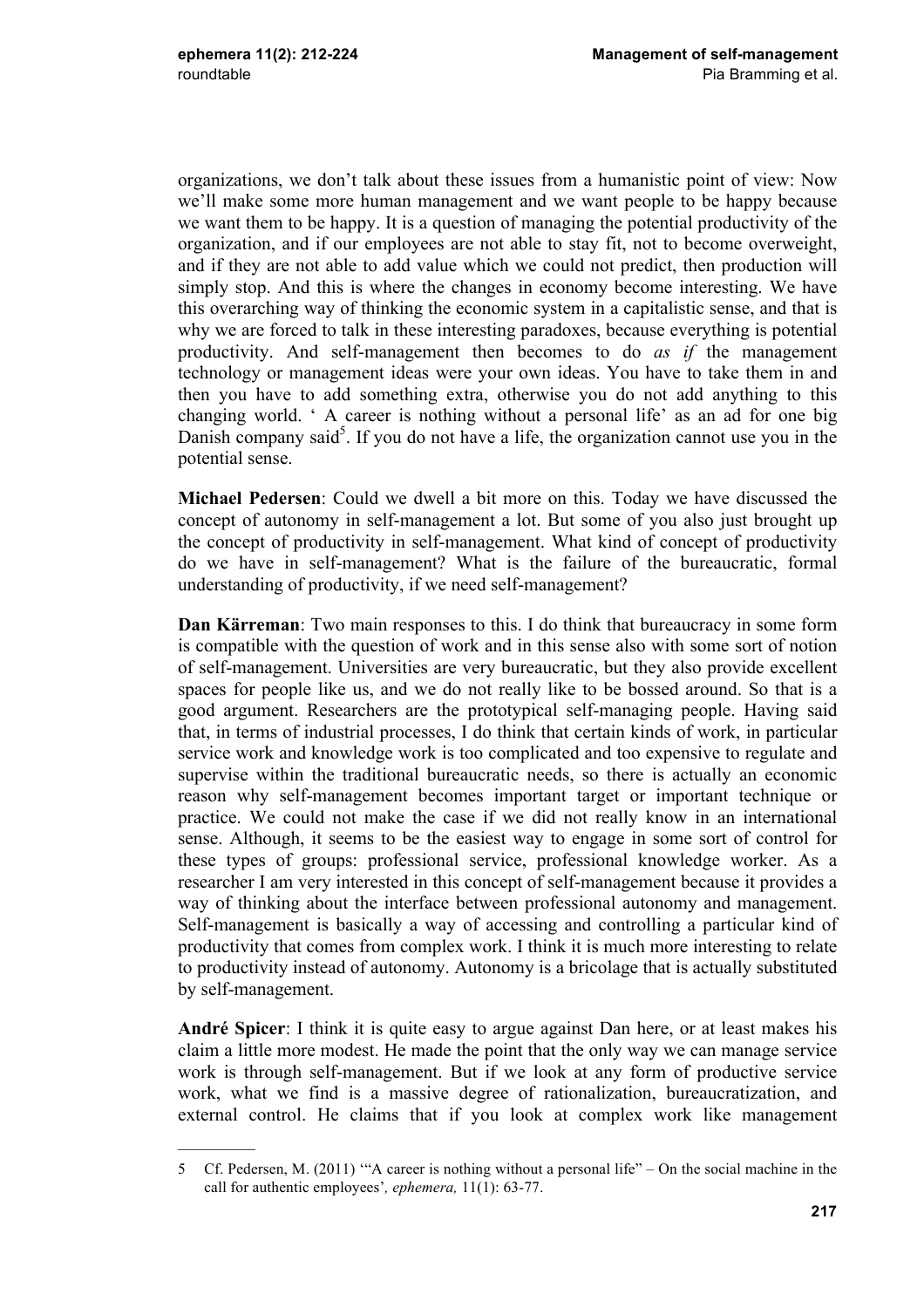$\mathcal{L}$ 

consultancy you do not find it. But if you look at management consultancies, they are made of a whole bunch of 25 year old kids implementing ERP-systems. And their work is highly controlled. They too record what they are doing every seven minutes to keep track of their 'billable hours'. So it does not seem that these consultants are particularly self-managing.

**Dan Kärreman**: Yes, this is precisely my point.

**Andre Spicer**: Yes, the result is that people begin to think about their life in terms of seven-minute slots. So their whole life becomes series of seven-minutes slot, which is being scheduled for meetings and so forth, and now I am going to drink a beer and network with my friends, and next 7 minute slot I will make my girlfriend happy, and then next seven-minute slot I will go and send some emails. Recent work I have been doing with Johan Alvehus points out how this kind of seven-minute thinking becomes a way these professional service workers begin to financialise their whole life.<sup>6</sup> Their life becomes a series of seven-minute slots, which they can then buy, sell, invest. So I think that Dan is right in pointing out that these forms of rationalized controls become a kind of self-management. So maybe simply opposing the two forms might be a little foolish.

**Dan Kärreman**: Yes, but I think that if you research this empirically you will see that it is extremely difficult to translate the kind of control that literally exists on an assembly line to service work and to knowledge work. Metaphorically speaking, yes, we can see that something like this is happening, but I would argue that for this control to really come alive, to be performed, it needs much more self-management than on an assembly line, because they are actually forced. You cannot disconnect from that. You can engage in other kinds of thinking. Why in the service sector or knowledge work, you have to engage in these techniques to make it happen.

**Marius Gudmand-Høyer**: Here we might go back to one of the conceptual discussions we have had. What are we actually talking about when we talk about self-management? On which level of analysis? Societal, organizational, inter- or intrapersonal? It is interesting to relate this to what Sverre Raffnsøe talked earlier about the normative level, where self-management comes up as an answer that we repeat although it does not answer exactly what we are trying to do. Although self-management fails in the first situation, it is still what we take up in the next. That is how normativity works, it is stubborn, it is a wilful normative expectation, and this is also why self-management becomes relevant to study. Of course it is different in different empirical instances and on different levels of analysis, but it is certainly a concept that now has some sort of general societal prevalence. And to return to Dan's question about productivity: without knowing much about productivity per se, I can at least say that the one aspect that seem to be part of self-management and productivity is that organizations now seem to identify what is relevant for production outside the organization itself. It seems to lease out and be interested in aspects that are not already a part of the organization, but which is not complexly detached from it either. Andre Spicer has a brilliant concept for this:

<sup>6</sup> Alvehus, J. and A. Spicer (2009) 'Financialization as a strategy of workplace control in professional service firms', paper presented at the 25th EGOS Colloquium, Barcelona, Spain, July 4-6.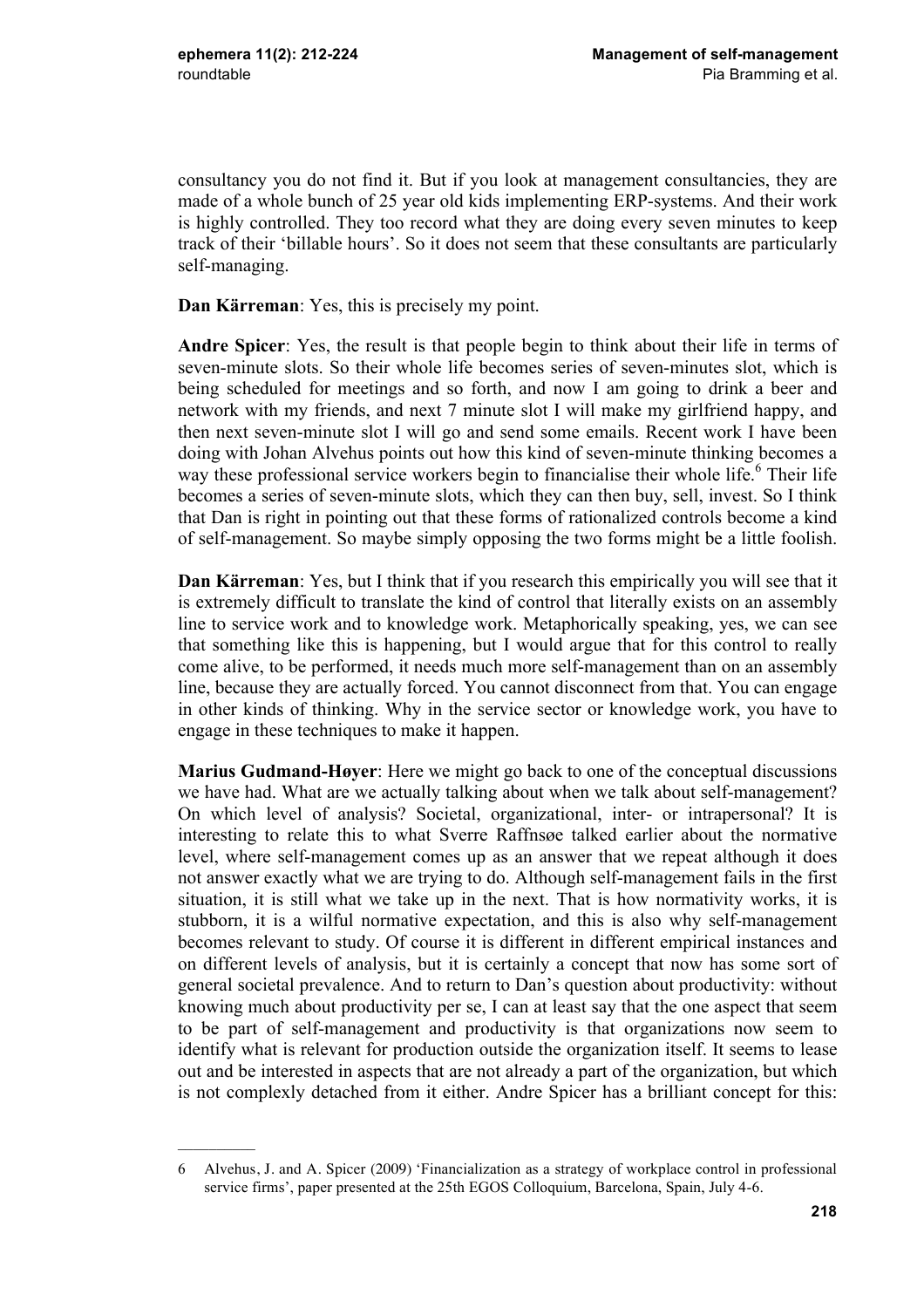$\mathcal{L}$ 

an ex-stitution.<sup>7</sup> However, this particular interventional field, which is situated just on outer surface of the organization, not within it, but not completely detached form either, is of course also part of a major historical movement as well; the whole idea of regulating the self-regulating of civil society is basically the same idea. It is a particular external reference nourished by the belief that if people managed themselves, not as they do now, but as they potentially and willingly could, it would lead to a better productivity, so let us therefore facilitate exactly this. This matrix of 'extitutional facilitation', I believe, has not only become an integral part of production and valuecreation, for instance as co-creation. At the same time, the matrix represents a general framework in which management of self-management has emerged as something so prevalent and highly relevant for all sorts of governing.

**Andre Spicer**: Here you have examples of how the self-management process does not work. The concept of bio-morality is useful here. The central idea is that to be a healthy person, you are a morally good person. If you are engaged in a lot of yoga, go for jog every day, think positives thoughts then you are a morally good person. And, if you do the opposite you will be a bad person. This idea can be found in recent work by Torkild Thanem on workplace health programmes.<sup>8</sup> He found that some workplaces spent an inordinate amount of time monitoring their employees eating. As an employee in these workplaces you should have an apple for breakfast, you should check how much water you are drinking, and by all means avoid having a burger at lunch time. Essentially employees were being treated like children who need to be told what to eat. But then to resist that, what would you do? Would that involve eating ten pizzas and never doing any exercise? This of course is extremely childish too. So the result is that you get in to this trap where you treated as a child, act like a child, but if you resist that you are also like a child. This is a strange because self-management is supposed to be all about responsibility. But it seems that self-management programmes actually make us all into irresponsible children who need to be told what to do all the time.

**Charlotta Levay**: From a general reflection based on the perspectives from which I have studied governmentality, I think that anyone would have emphasized the extent to which this self-management has the potentiality of rendering new aspects of existence controllable.<sup>9</sup> It is not a question of autonomous people asked to produce selfmanagement, but rather a general kind of effort to solve the puzzle of how to control autonomous individuals or autonomous people. People that are in a context of society where the ideal of autonomy is so strong, so what do you do? You support their autonomy, create their autonomy, create models, recipes, and descriptions and calculations and network and anything for them to be autonomous and act in autonomous ways. It is this constructive element of it I find important, and then to say, did this add to their autonomy or did this restrict them? This points at the whole idea of them being autonomous. Take for instance the case of some anti-obesity programmes

<sup>7</sup> Cf. Spicer, André (2010) 'Extitutions: the other side of institutions', *ephemera*, 10(1): 25-39.

<sup>8</sup> Thanema, Torkild (2009) ' "There's no limit to how much you can consume": the New Public Health and the struggle to manage healthy bodies', *Culture and organization*, 15(1): 59-74.

<sup>9</sup> Cf. e.g. Levay, Charlotta and Caroline Waks (2009) 'Professions and the pursuit of transparency in healthcare: two cases of soft autonomy', *Organization studies*, 30(5): 509-527.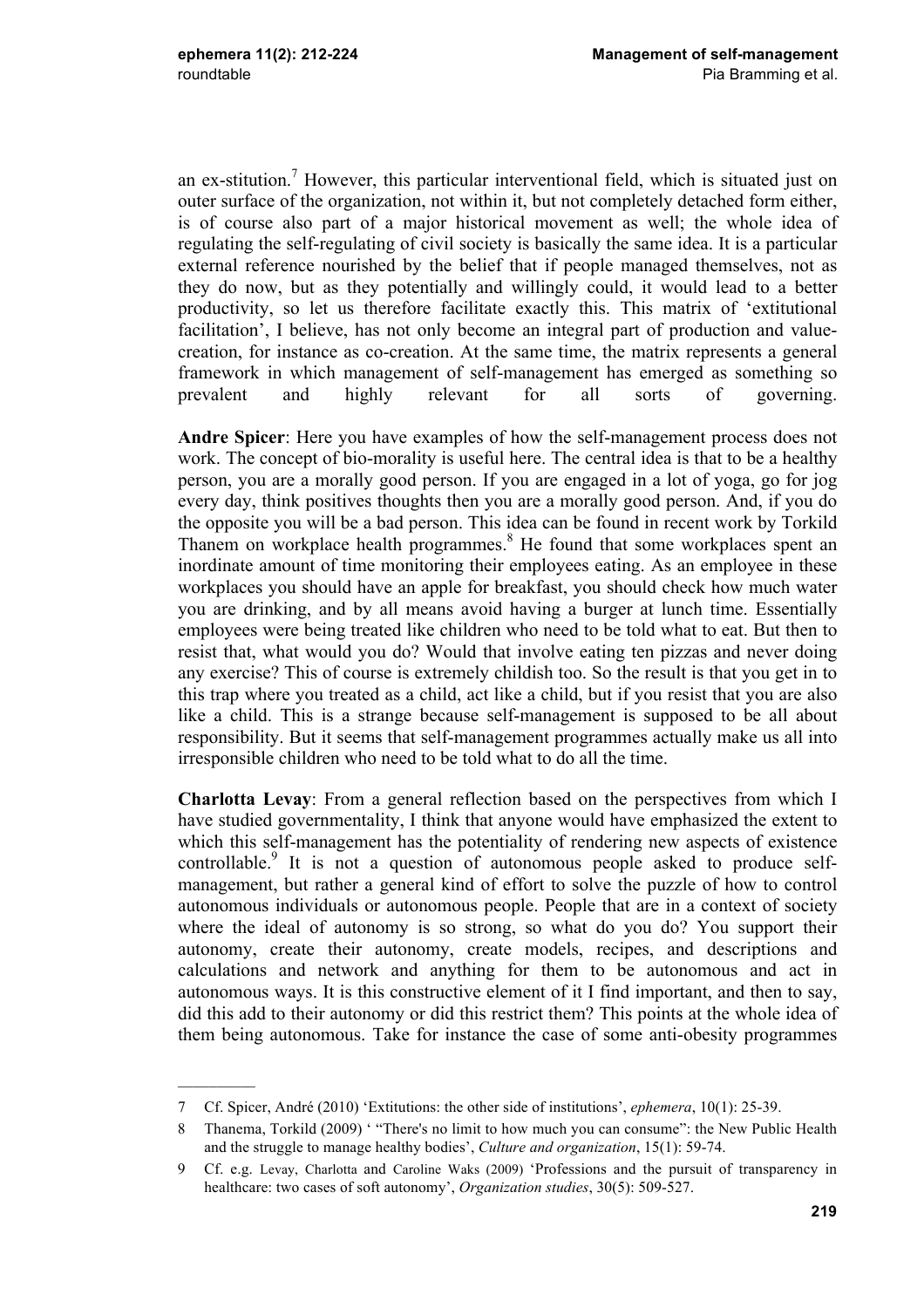which I have studied.<sup>10</sup> They encourage patients to reflect on their life and start controlling it better, and obviously that implies indirectly controlling the patients. Previously, I do not even know if this was an area of control of self-control. It was people living their lives, and then it becomes a project; you can describe it systematically and start controlling it.

**Jens Rennstam**: Michael asked about how this is a new kind of productivity. As to this, one of the paradoxes brought up by Sverre Spoelstra, the purposefulness without purpose, can be solved in a linguistic sense. Purposefulness is an attitude we can have, but there is no purpose anymore that we know of. God is dead, it is said, so he is gone for people of religious belief and thus produces no purpose for most people of today. But we still act as if there was one. So linguistically, we may express this by saying that there is purposefulness because we act as if there is purpose, but there really is none. Hence, purposefulness without purpose. This may be connected to productivity in the way that it is not about 'speed' anymore, which resembles purpose in the sense of something that is attainable and a final goal, but it seems to be more about 'acceleration', which resembles purposefulness in the sense that it is not finite but more like an attitude and specifically an attitude that there is no final goal and there is no end to production. We need to be productive but there is no clear goal of the production other than acceleration. It is not so much about transforming raw material into things in a productive way anymore. At least in the Western world we basically have sold all the useful goods, at least in any fundamental sense. In terms of use-value one may argue that there is very little new during the past 50 years – we've got food, shelter, comfort, etc. At the same time we seem to want difference. Not everybody wants a black Ford anymore, we want different kinds of Fords; we need to experience some kind of difference. This is why this acceleration is needed and this is why we need to tap into something other than just bureaucracy and behaviour that is planned, because if you plan behaviour is just not productive enough, you need to tap into people's selves and make them behave in a productive way without any bureaucratic rules. For a little while more we may be able to live up to the capitalist idea of productivity, but then we need new sources – I guess self-management is one of those potential sources.

**Sverre Raffnsøe**: Earlier in our discussion we touched on an important point. It's the fact that self-management has become some sort of a prevalent idea, an ideal or normativity that we have to live up to and keep up with, and which we are quite unwilling to dispense with. Self-management has become kind of an *idée fixé.* Even when it is dysfunctional we tend to stick to it, it is not refutable in any simple way. We also tend to stick to it even when it proves to be very difficult to maintain or unproductive. Today we even apply the notion of self-management as a very challenging demand to people who have become victims of severe depressions, as discussed in the presentation by Marius; and we ask them to manage themselves even though they are quite incapable of fulfilling exactly that obligation. It might not be that it's your own fault, and it might not be that you're to blame for the rotten condition you ended up in, but still you have to assume responsibility and display agency. We have

<sup>10</sup> Levay, C. (2010) 'Microphysique d'une intervention sur l'obésité: Technologies de soi comme moyen de traduction' in H. Bergeron and P. Castel (eds.) *Regards croisés sur l'obésité*. Paris: Éditions de Santé and Presses de Sciences Po.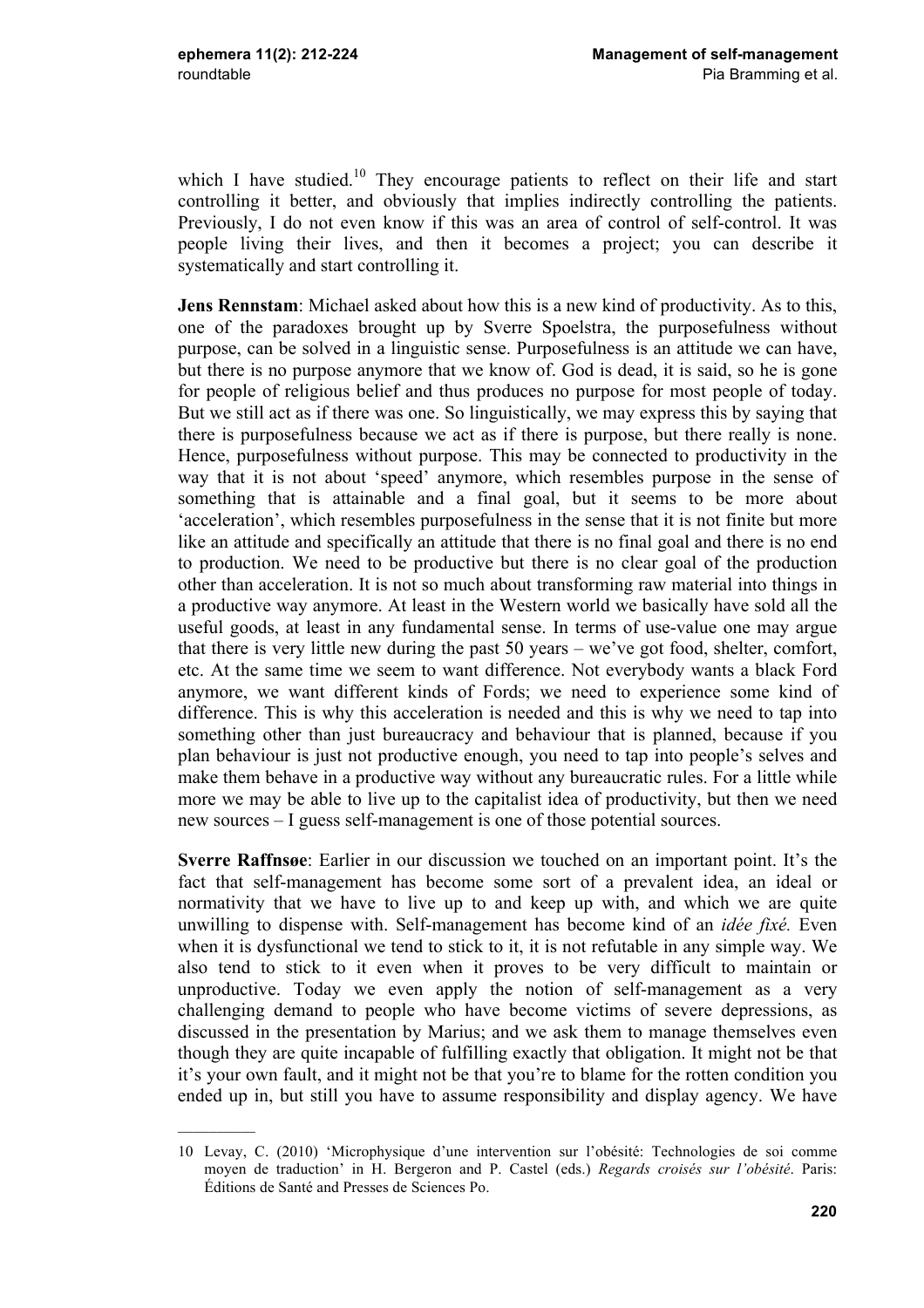$\frac{1}{2}$ 

become obsessed with presupposing and installing agency. In this very instance management of self-management seems to attain its extreme margin of what may be cultivated; it comes close to the boundary of the realm to which the notion and the normativity applies. This is where we encounter the limits of management of selfmanagement; it has to be perfectible in some ways. Things have to be perfectible in order for this machine to work. Where it encounters the imperfectible; but as Michael Pedersen has also discussed in his article on self-management and stress, the machinery of self-management almost breaks down, while at the same time the machine seems to reboot immediately, maybe even intensified by its lack of success, in order to overcome the obstacle.  $\frac{11}{11}$  Its failure is its very success!

**Marius Gudmand-Høyer**: In continuation of what Sverre Raffnsøe. just said I think we have to look at self-management not only at the normative level but also as an impending activity of sorts. Self-management is not the equal to any philosophical concept of autonomy, nor is it the same as empirical self-regulation as such. In my opinion, it is a specific process or processing of autonomy, just as it is a specific activity of responsibility, by means of self-regulation. Indeed it presupposes that you can have some free will, or some responsibility or some autonomy, but it is not really about creating a situation in which you actually *are* self-managing in an autonomous way. It is a situation in which we constantly may be on the verge of doing this; but it is always an imperfect prescription too, and therefore it fosters activity. I think there is an interesting and important historical aspect to it, if you go back to Sverre Raffnsøe presentation on the Kantian ideas about autonomy, immaturity and enlightenment. This was the idea that we were actually standing in a spot where we were not as free as we could be, where we needed to move in direction of this freedom and the total use of personality and reason in order to become mature. But if you go back to the ancient Greek way of approaching the same problem, they actually said that we, a least in principle, were completely free from the beginning, and that this was our most important problem because we had to limit our freedom in specific ways in order to conduct ourselves ethically or satisfyingly as to ourselves. Current self-management is also dealing with this Kantian idea that we are not really using as much of our freedom as we could if we really did it in the best way possible. But there is more to it than that. This may be illustrated well with reference to the work of scholars of self-management such as Charles Manz, Henry Sims and Christopher Neck, who, by the way, already in the 1980s introduced the fantastic concept of 'SuperLeadership' for 'leading others to lead themselves'.12 Now, however, they make a distinction between 'self-management' and what they label as 'self-leadership', both conceived of as so-called 'substitutes for management'.<sup>13</sup> Self-management they define as a process in which you regulate

<sup>11</sup> Pedersen, M. (2008) 'Tune in, break down and reboot: New machines for coping with the stress of commitment', *Culture and Organization*, 14 (2): 171-185. Cf. also Pedersen, M. (2009) *Tune in, breakdown, and reboot: On the production of the stress-fit self-managing employee*. PhD Series 6, Doctoral School of Organization and Management Studies, Copenhagen Business School.

<sup>12</sup> Cf. Manz, C. C. and H. P. Sims (1989) *SuperLeadership: Leading others to lead themselves.* New York: Prentice Hall Press.

<sup>13</sup> Cf. e.g. Neck, C> P. and J. D. Houghton 'Two decades of self-leadership theory and research: Past development, present trends and future possibilities', *Journal of Managerial Psychology,* special issue on self-leadership, 21(4): 270-295.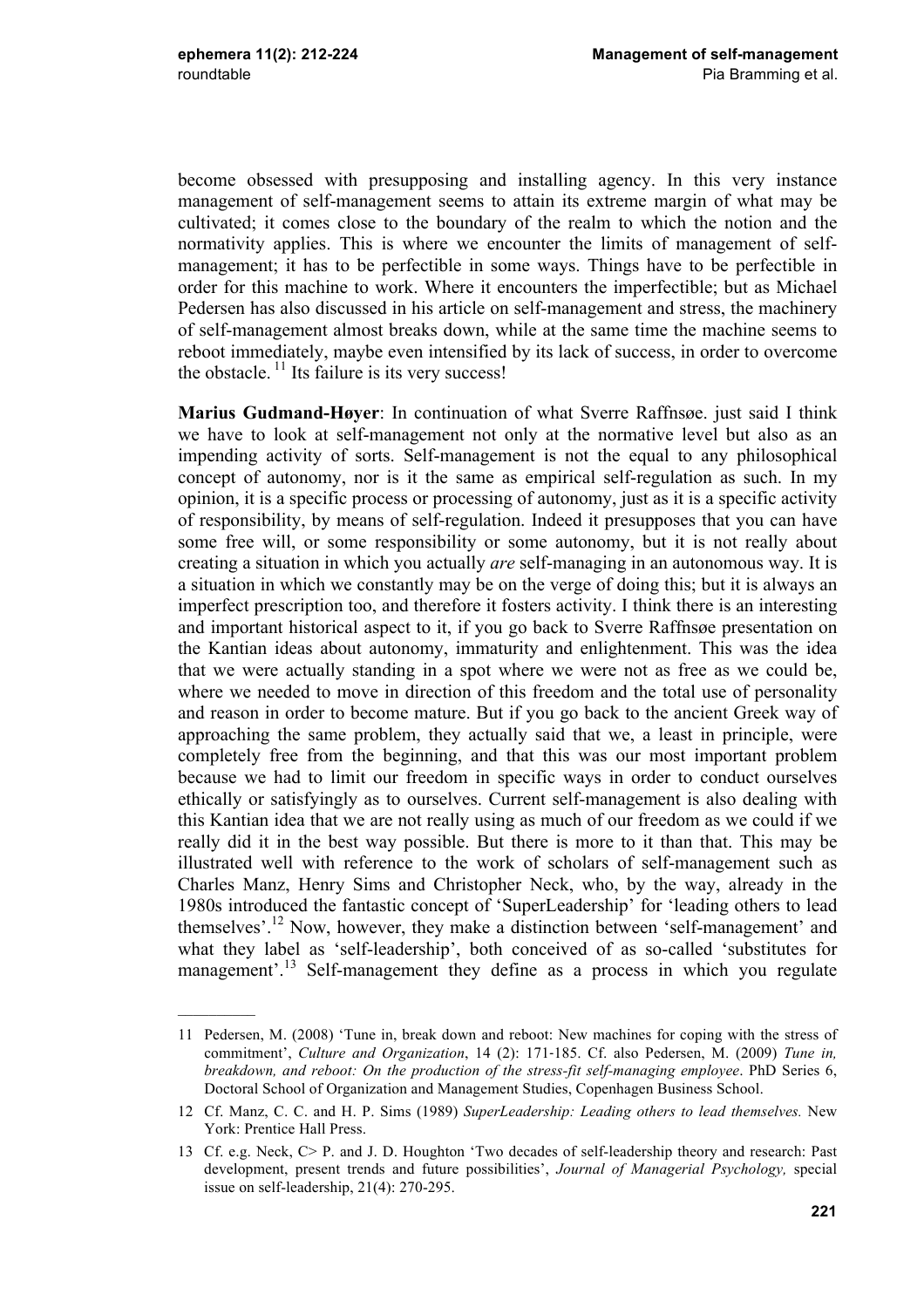yourself in order to reduce discrepancies between your own performance and externally set standards. Here you already know the standards of what you actually should do at work. You also know the rationale for these standards, or why you should perform in accordance with the given standards. But what you du not know is the precise selfregulation needed to put this into work. Hence, it becomes a Known-Known-Unknown structure of some sort. But what comes up with self-leadership is that we do not know the standards beforehand, nor do we know the rationales for them. We have to take part in formulating these standards and their rationales ourselves in order to be really productive, which means we would now have three unknowns. Or more precisely, I think, we have an Unknown-Unknown-Partly Known structure, since we do know for sure that the two unknowns have to be met with some sort of self-regulation activity. We positively know that we have to conduct ourselves productively in respect to these two unknowns, if we want to be really productive. This is a very open system of selfleadership in opposition to the relatively closed system of self-management. However, we should not say that this is either-or situation. It is not self-management *or* selfleadership we have. Rather, I would argue, we should say that the current phenomenon of self-management is somehow stretched out between these two categories with their associated ideas about the nature of freedom and autonomy. What we have is two different experiences at the very same time: With self-management it is the experience that we are bestowed with less maturity than we actually feel we have, which leads to the Kantian problem of freedom as emancipation. With self-leadership it is the experience that we are expected to have much more maturity than we think we have, which leads to the Greek problem of freedom as limitation. It is within this framework that many of the normative activities of autonomy and responsibility are now taking place, oscillating back and forth between passive and active problematics of freedom. For example, the knowledge worker at a university has to be self-managing in accordance with fixed standards of teaching hours, quantities of publications and so forth. But at the same time this person has to be self-leading in order to continuously formulate a productive future of new research projects with unknown standards and rationales. In sum, I believe that many of the problems with the management of selfmanagement and autonomy we talk about today are connected to the ways we try to deal with this double challenge of freedom and maturity, be it practically or empirically, theoretically or conceptually.

**Pia Bramming**: Hegel questioned an individual conception of freedom stating that freedom is when you don't feel what binds you.<sup>14</sup> Freedom is not an absence of constraints on our liberty or the possibility to do as we desire. What we experience as self-directed is also mediated by others. When we experience independence it happens in a social interdependency. I think when we talk about productivity in organizations, if we had to contextualize it, then the constrains we do not feel in a work context must be seen in light of the obligation to be free, and the obligation to change or to produce value for the organization must be seen as freedom itself. It is a way of cultivating the management technology into a personal ideal. Making a difference between constrains and change, constrains and self-management, or personality and self-management it does not really make any sense when we have said that life itself, or actual management

<sup>14</sup> Cf. Hegel, G. W. F. (1821/2008) *Outlines of the philosophy of right*, trans. T. M. Knox. Revised, edited, and introduced by Stephen Houlgate. New York: Oxford University Press.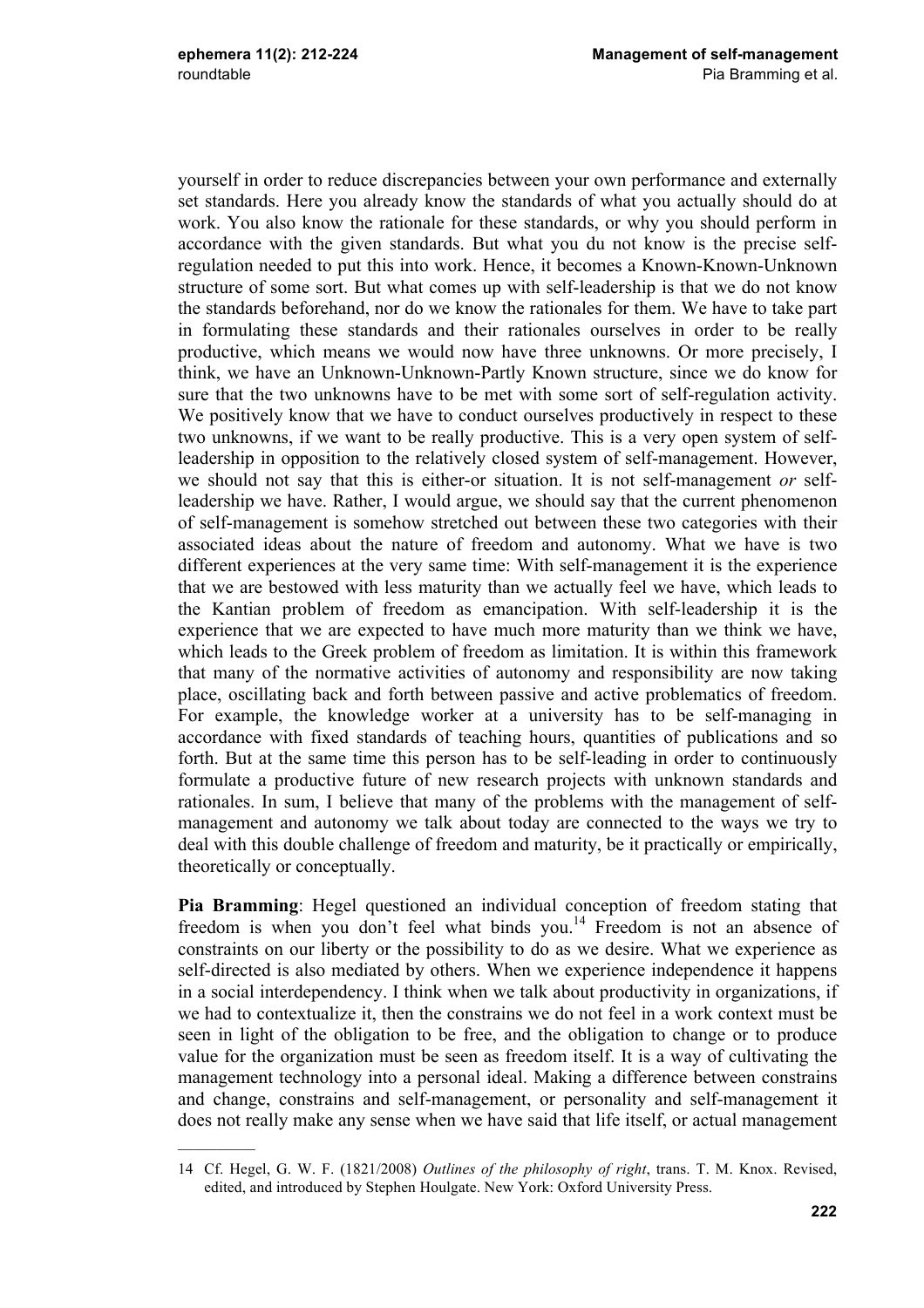itself, is the central product of capital, if that is the truth. Change is produced in relation to constrains.

**Andre Spicer**: You could also argue for the opposite proposition: Maybe this is just about trying to keep people busy, entertained, or amused. We go to work and what do we do - what are the most people doing at work? They get very stressed out and worried because they have been continually engaged in self-management processes that are not necessarily producing a lot, apart from themselves. So this will be one possible way of keeping people busy. You ask them to engage in self-management. Maybe this is just too cynical. Perhaps what we are witnessing here is the introduction of a new set of morals based on the ideas of autonomy, connectivity, network; kinds of words which you heard again and again. The idea of autonomy seems to come up in all sorts of different settings: Radical activists and anarchists doing media work talk about their organization being highly autonomist. Indigenous peoples engaged in armed struggles throughout the world use it. Management consultants talk about autonomy too. So you see this weird thing, that people who are so opposed and doing very very different things using the same kind of moral claims to justify what is going on within their life. So is not that we live in a society without purpose. It is rather that we seem to be able to use the same purpose for some many different activities.

**Sverre Raffnsøe**: Not only is the management of self-management a paradoxical notion, there is also some sort of irony connected to it. Consultancy firms and even managers often claim and expect that self-management will make life a lot easier for the managers, since each and everyone assumes his or her responsibility for managing himor herself. But, surprisingly and ironically, it is quite the other way about. What emerges with the introduction of self-management is an urgent and almost insatiable demand for management coming from the self-managing employees, and a demand that represents a different kind of management in order to make self-management possible. It is a need for management as empowerment, as a caring for you, something that makes you visible, and something which makes it possible for you managing your task at work. The introduction of self-management carries with it a need for existential management. The introduction of self-management was supposed to make things easier for management, but what happens is quite the contrary. I think it also make management very precarious because the manager always seems to do either too little or too much in order to make it possible for you to do the things that you would like to do at work. If he or she does too much, he or she interferes and becomes a nuisance; he or she limits your freedom. If she or he does too little, you feel that she or he abandons you and empowers you insufficiently; the manager helps you insufficiently to help yourself, she or he does not offer her or his assistance to assist you in making use of your freedom …

**Michael Pedersen**: On that I think we should end. I would like to thank the panel for a very interesting and enlightening discussion. Thank you.

Pia Bramming is associate professor at the Department of Learning, Danish School of Education, University of Aarhus. E-mail:pibr@dpu.dk. **participants**